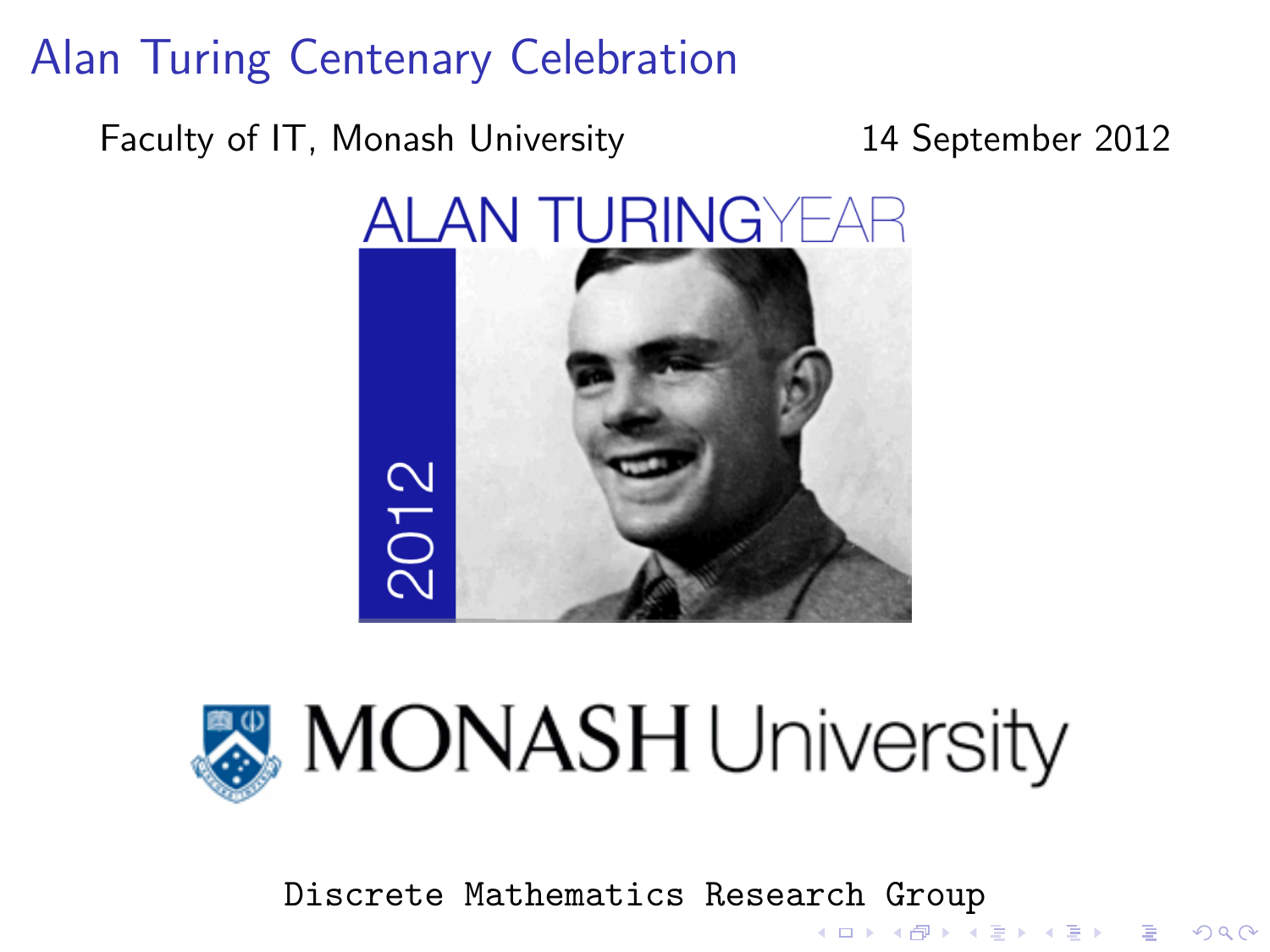Computer Science at Monash University

- $\blacktriangleright$  founded 1968
- $\blacktriangleright$  research areas include:

artificial intelligence, machine learning, bioinformatics, optimisation, constraint technologies, operations research, information visualisation, electronic art, distributed systems, software engineering, data management, information security and cryptography, theory of computation, discrete mathematics, . . .

▶ Bachelor of Computer Science Bachelor of Software Engineering Bachelor of Business Information Systems Bachelor of Information Technology and Systems [Caulfield] Master of Information Technology [coursework/minor thesis] MPhil, PhD [research]

<sup>1</sup> Academic Ranking of World Universities, 2012 And Algebra and Algebra and Okle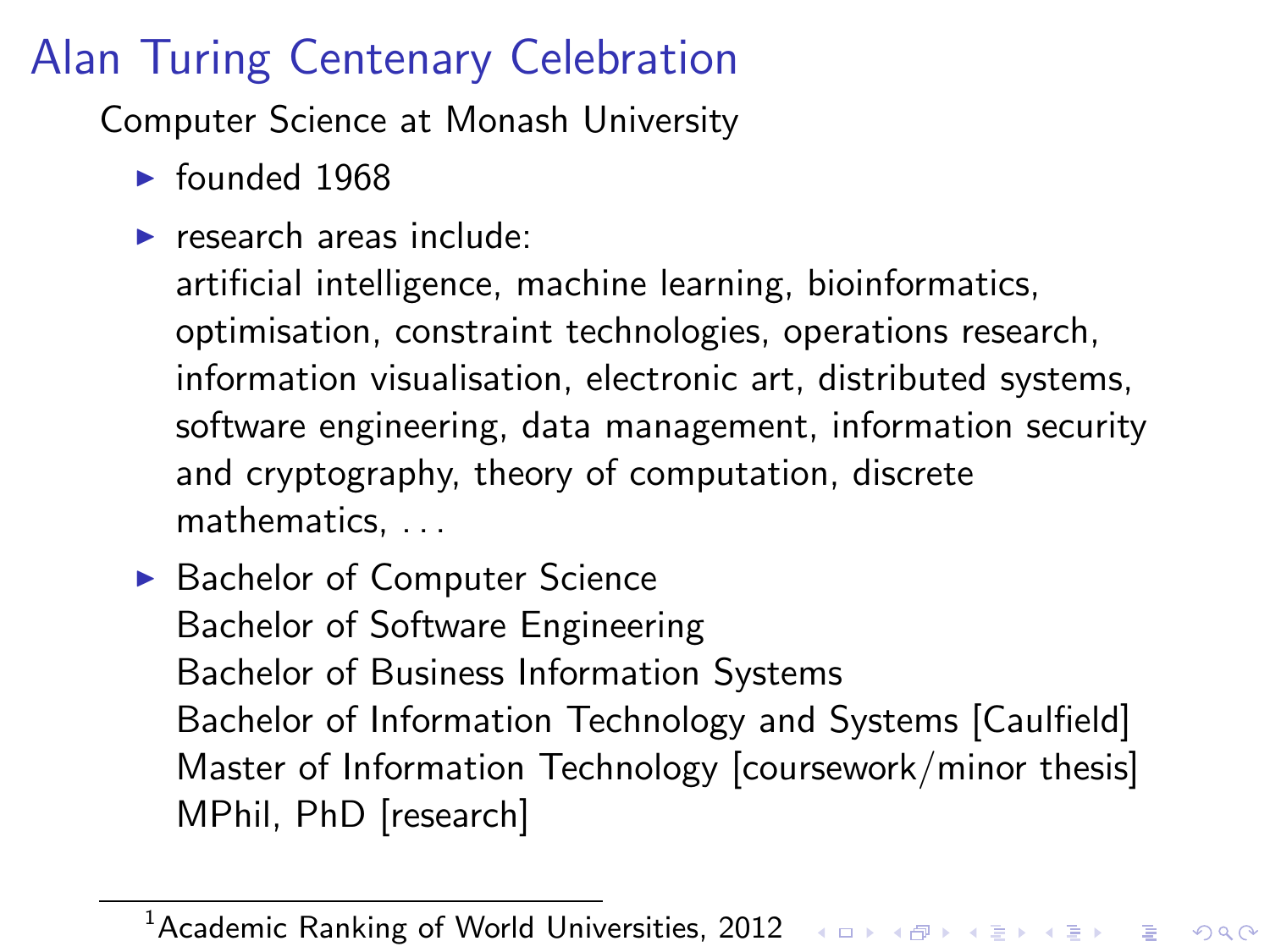Computer Science at Monash University

- $\blacktriangleright$  founded 1968
- $\blacktriangleright$  research areas include:

artificial intelligence, machine learning, bioinformatics, optimisation, constraint technologies, operations research, information visualisation, electronic art, distributed systems, software engineering, data management, information security and cryptography, theory of computation, discrete mathematics, . . .

- ▶ Bachelor of Computer Science Bachelor of Software Engineering Bachelor of Business Information Systems Bachelor of Information Technology and Systems [Caulfield] Master of Information Technology [coursework/minor thesis] MPhil, PhD [research]
- $\blacktriangleright$  Monash ranked top in Australia for Computer Science<sup>1</sup>

<sup>1</sup> Academic Ranking of World Universities, 2012 And Algebra and Algebra and Okle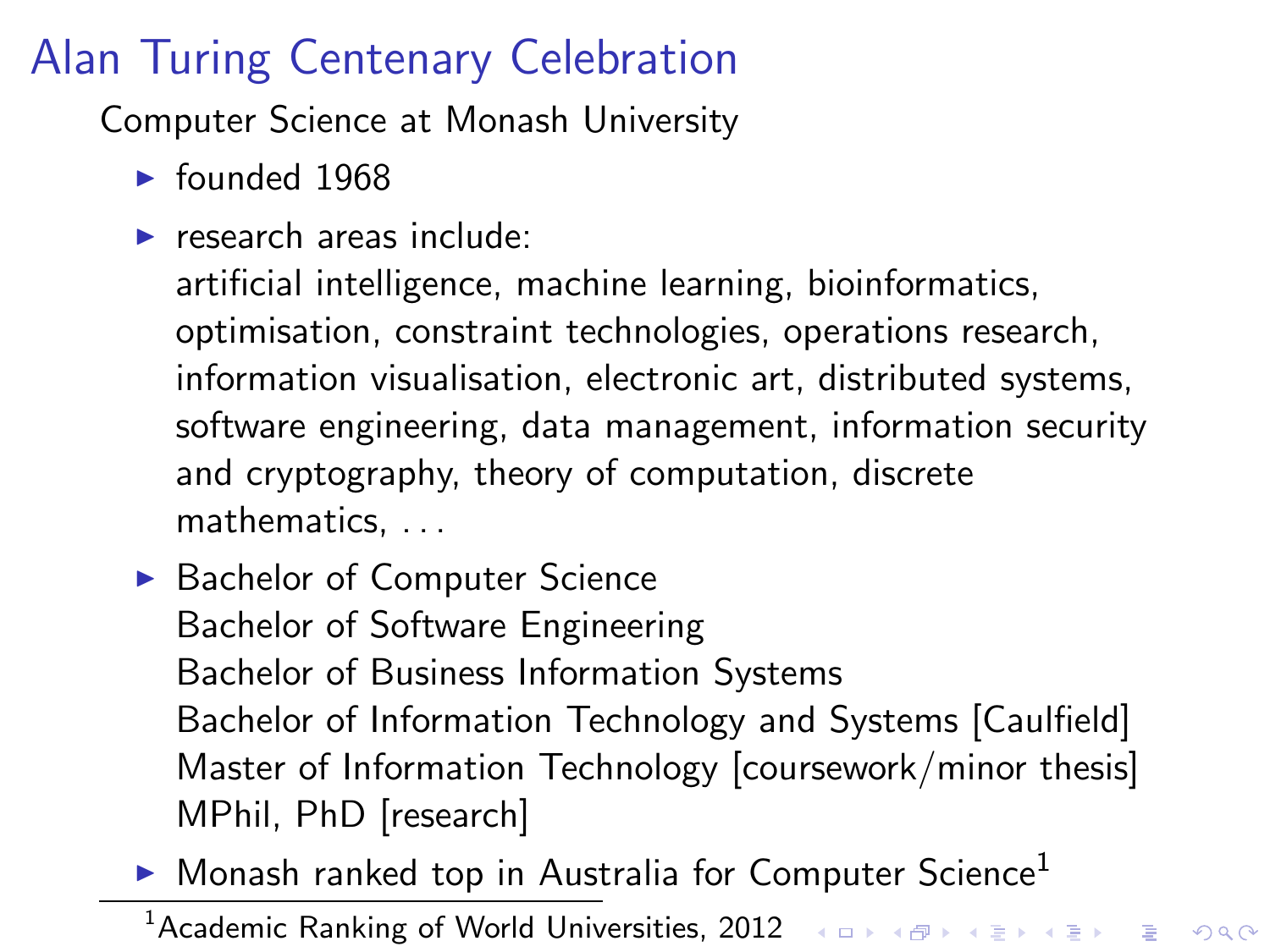| 9:10am     | Graham Farr          | Welcome                              |
|------------|----------------------|--------------------------------------|
| $9:15$ am  | Graham Farr          | Alan Turing                          |
| $9:25$ am  | David Albrecht       | Turing machines                      |
| 9:45am     | Kerri Morgan         | Uncomputability                      |
| $9:55$ am  | James Harland (RMIT) | Turing and ordinal logic             |
| $10:05$ am | Carlo Kopp           | Military context of Turing's         |
|            |                      | work at Bletchley Park               |
| $10:10$ am | Ron Steinfeld        | Turing and the Enigma cypher         |
| $10:25$ am | Morning coffee       |                                      |
| 10:55am    | Doug Hamilton        | Commentary on chess game:            |
|            |                      | Turing's Algorithm v. Garry Kasparov |
| 11:10am    | Group photo in R4    |                                      |
| $11:15$ am | Arun Konagurthu      | Turing and Morphogenesis             |
| 11:35am    | Kevin Korb           | The Turing Test                      |
| 11:55am    | David Dowe           | Universal Turing Machines,           |
|            |                      | probability and intelligence         |
|            |                      |                                      |
| 12:15pm    | Lunch                |                                      |

 $2990$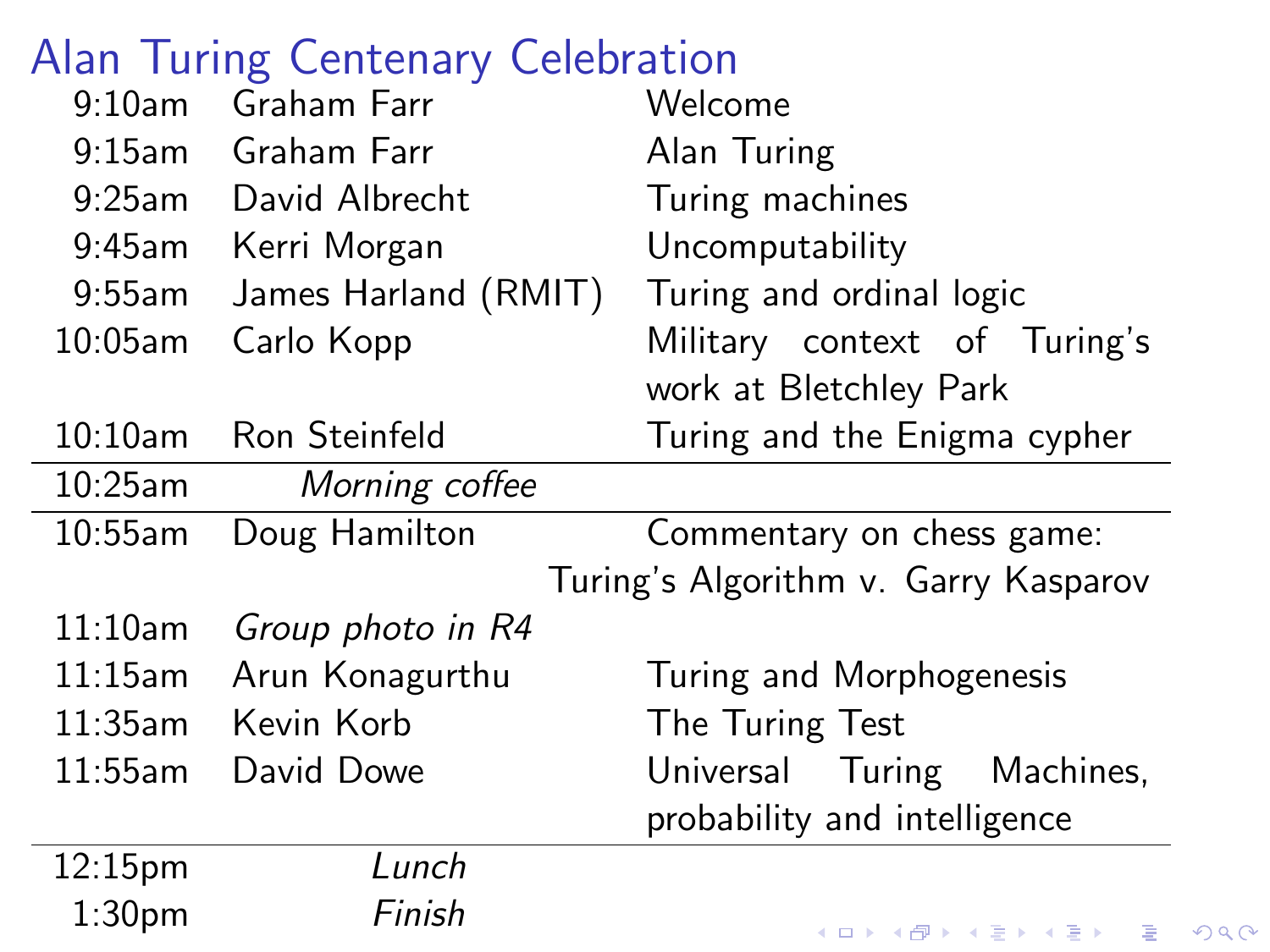#### Alan Turing

Graham Farr Clayton School of IT, Monash University, Victoria 3800, Australia Graham.Farr@monash.edu http://www.csse.monash.edu.au/∼gfarr/

14 September 2012

K ロ ▶ K @ ▶ K 할 > K 할 > 1 할 > 1 이익어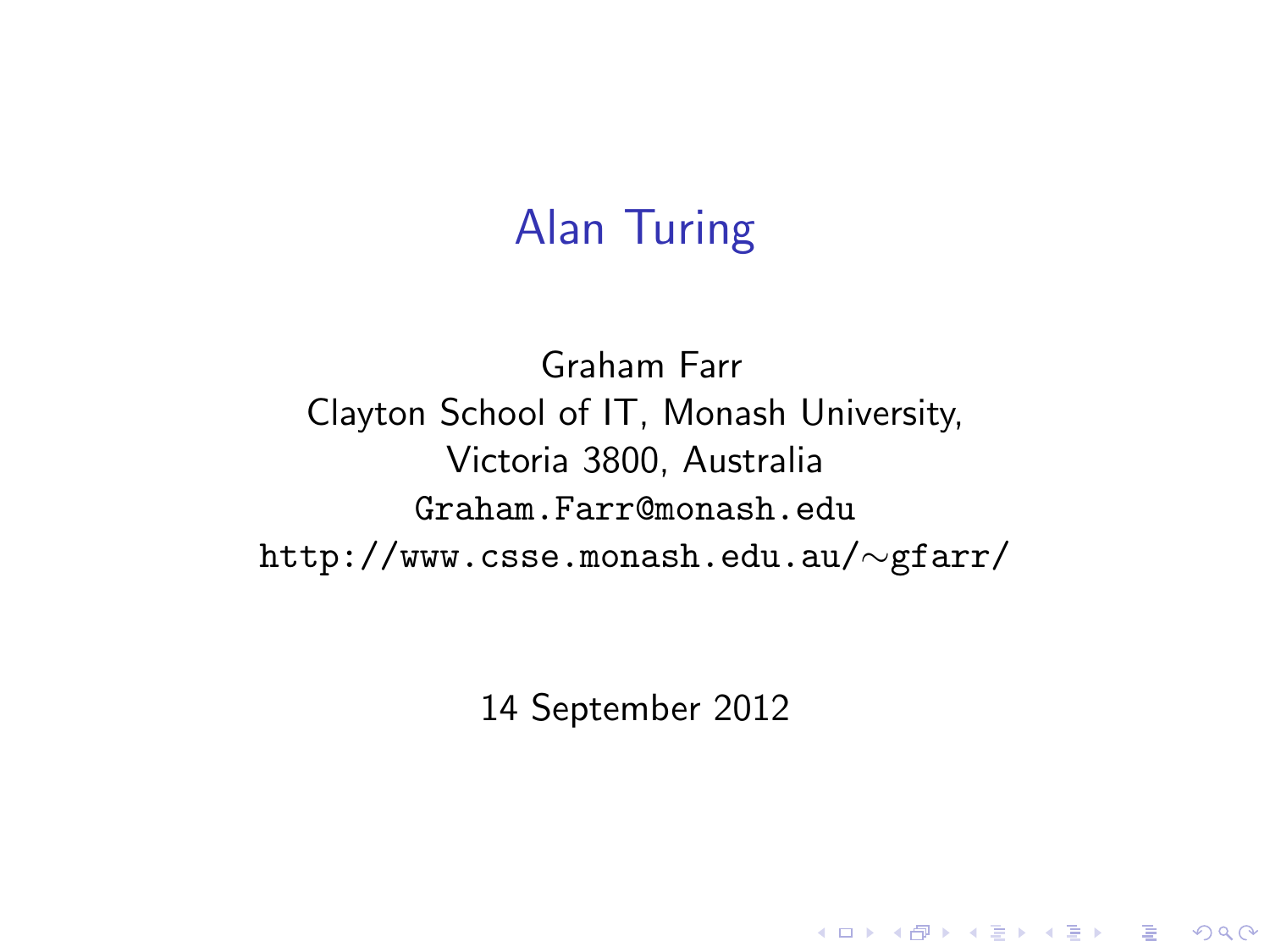### Family tree

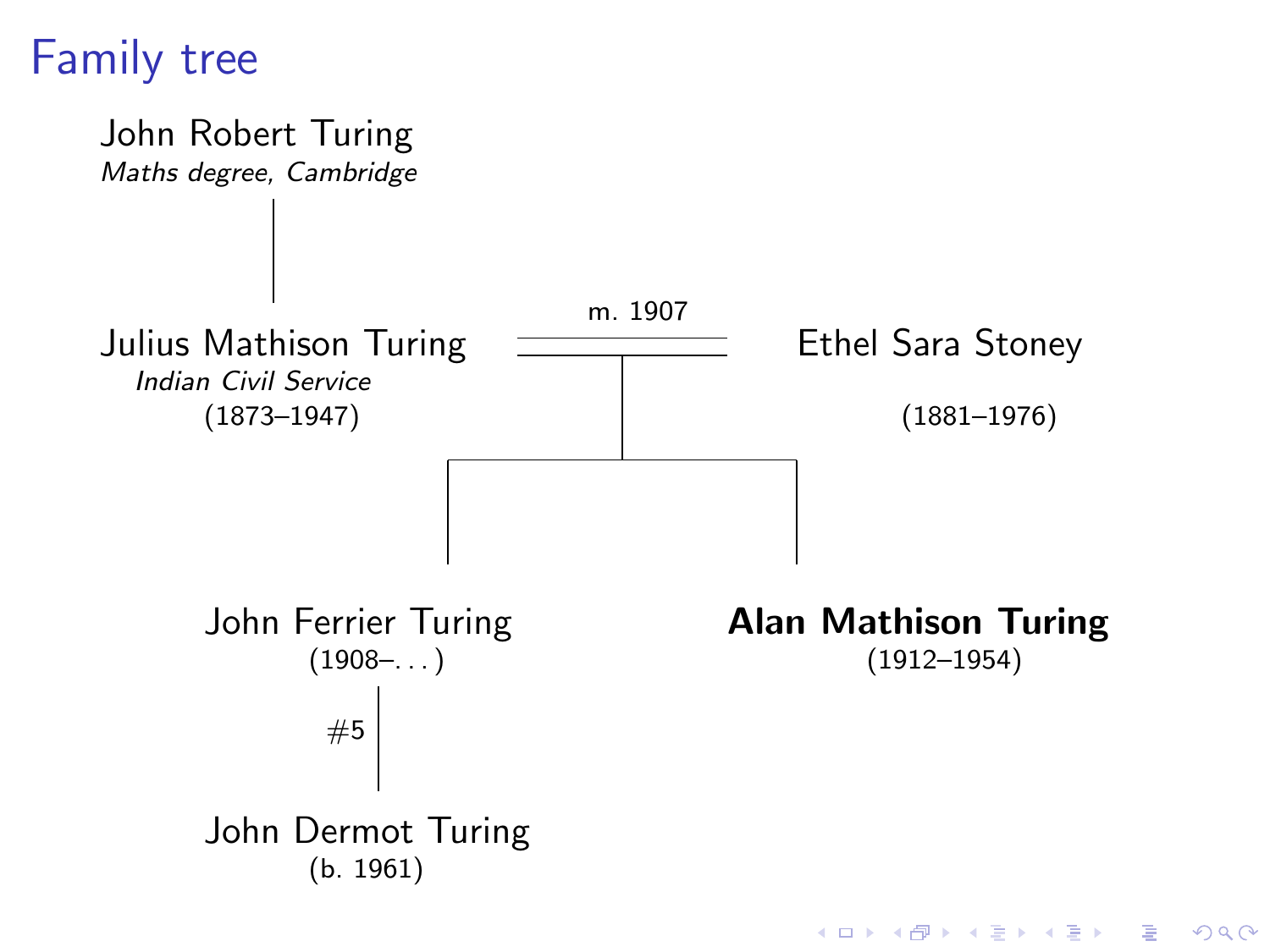# Alan Mathison Turing

| 1912    | born in London (23 June)                                |  |
|---------|---------------------------------------------------------|--|
| 1918    | St Michael's (private day school)                       |  |
| 1922    | Hazelhurst (preparatory school);                        |  |
|         | Natural Wonders Every Child Should Know (E.T. Brewster) |  |
| 1926    | Sherborne School (boarding)                             |  |
| 1927    | friendship with Christopher Morcom (d. 1930)            |  |
| 1931    | undergraduate, King's College, Cambridge                |  |
| 1935    | Fellow, King's College, Cambridge;                      |  |
|         | first paper (group theory)                              |  |
| 1936/37 | most famous paper: On computable numbers, with an       |  |
|         | application to the Entscheidungsproblem                 |  |
| 1936    | Princeton                                               |  |
| 1938    | awarded PhD, returned to Cambridge,                     |  |
|         | course at Government Code & Cypher School               |  |

K ロ ▶ K @ ▶ K 할 ▶ K 할 ▶ ... 할 ... 9 Q Q ·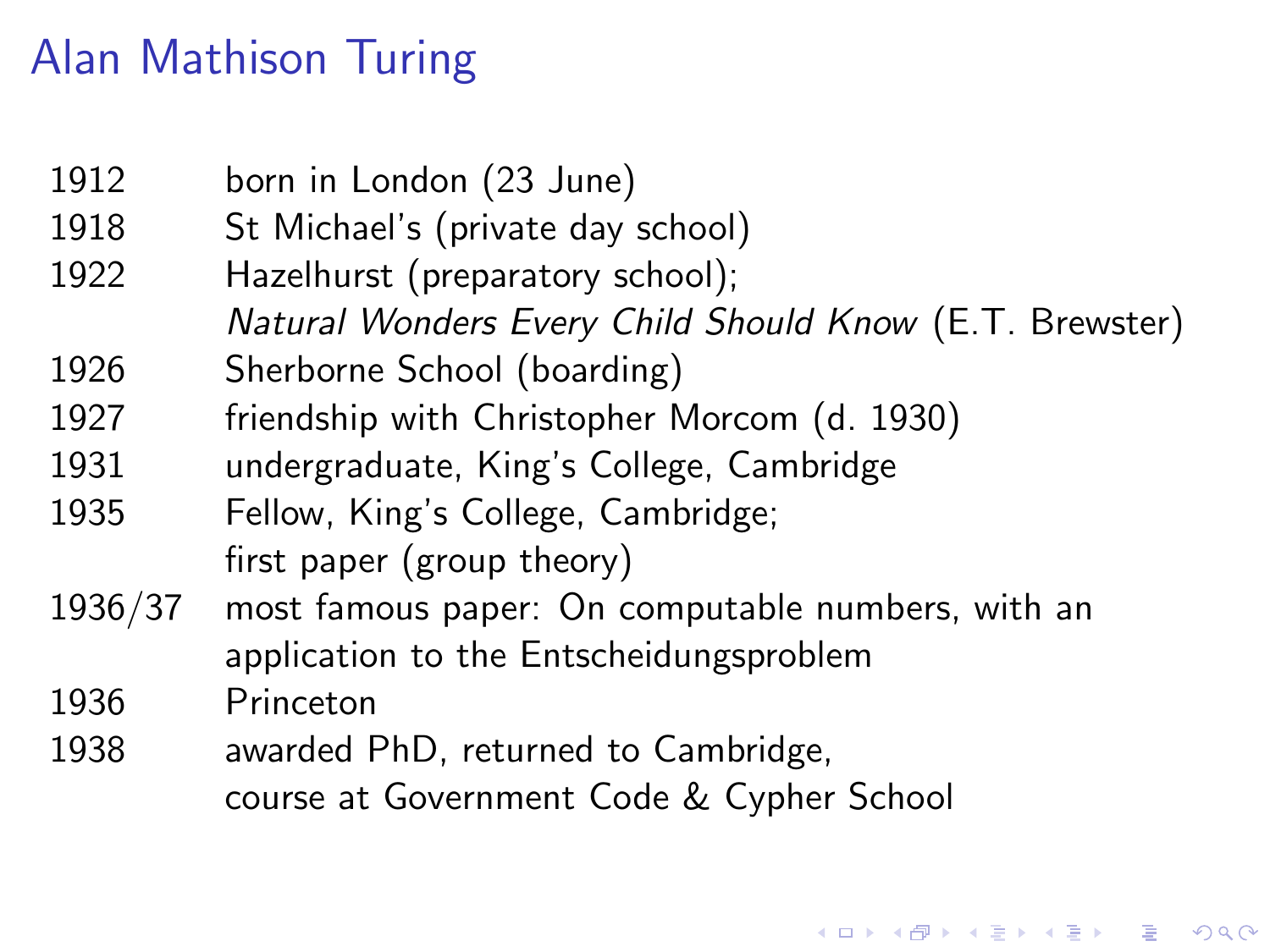# Alan Mathison Turing (cont'd)

- 1939 Bletchley Park
- 1945 National Physical Laboratory
- 1947 Cambridge
- 1948 Manchester
- 1950 'Turing Test' paper
- 1951 Fellow of the Royal Society
- 1952 Morphogenesis paper
- 1952 arrest, trial
- 1954 died in Wilmslow, Cheshire (7 June)

**KORK STRAIN A BAR SHOP** 

- 2009 apology from British PM
- 2012 Alan Turing Year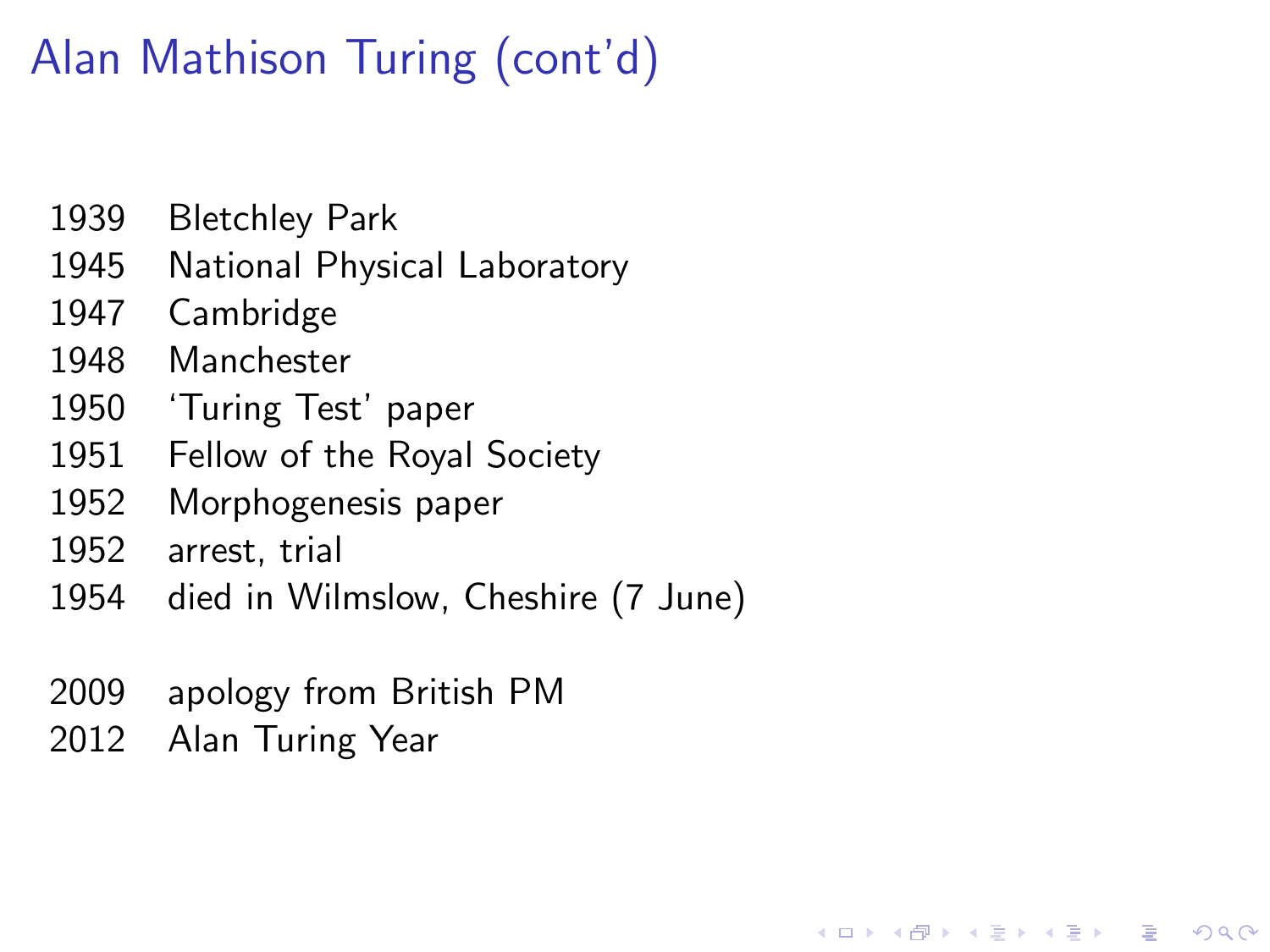Alan Turing (Princeton, 1938)

**K ロ ▶ K 레 ▶ K 로 ▶ K 로 ▶ - 로 - K 이 이 이 이**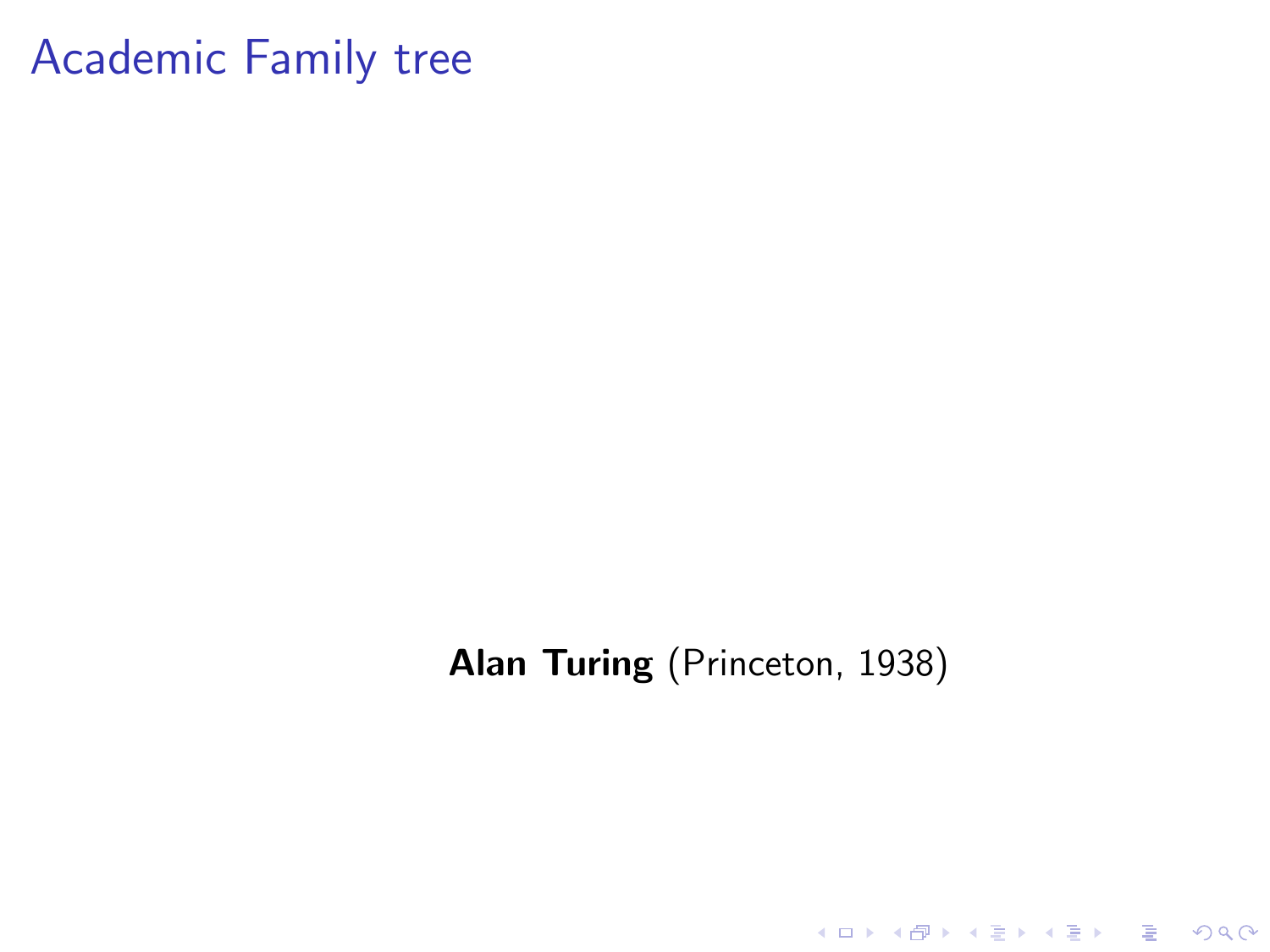Alonzo Church (Princeton, 1927)  $\cdots$   $\cdots$ Alan Turing (Princeton, 1938)

KO KKOK KEK KEK LE I DAG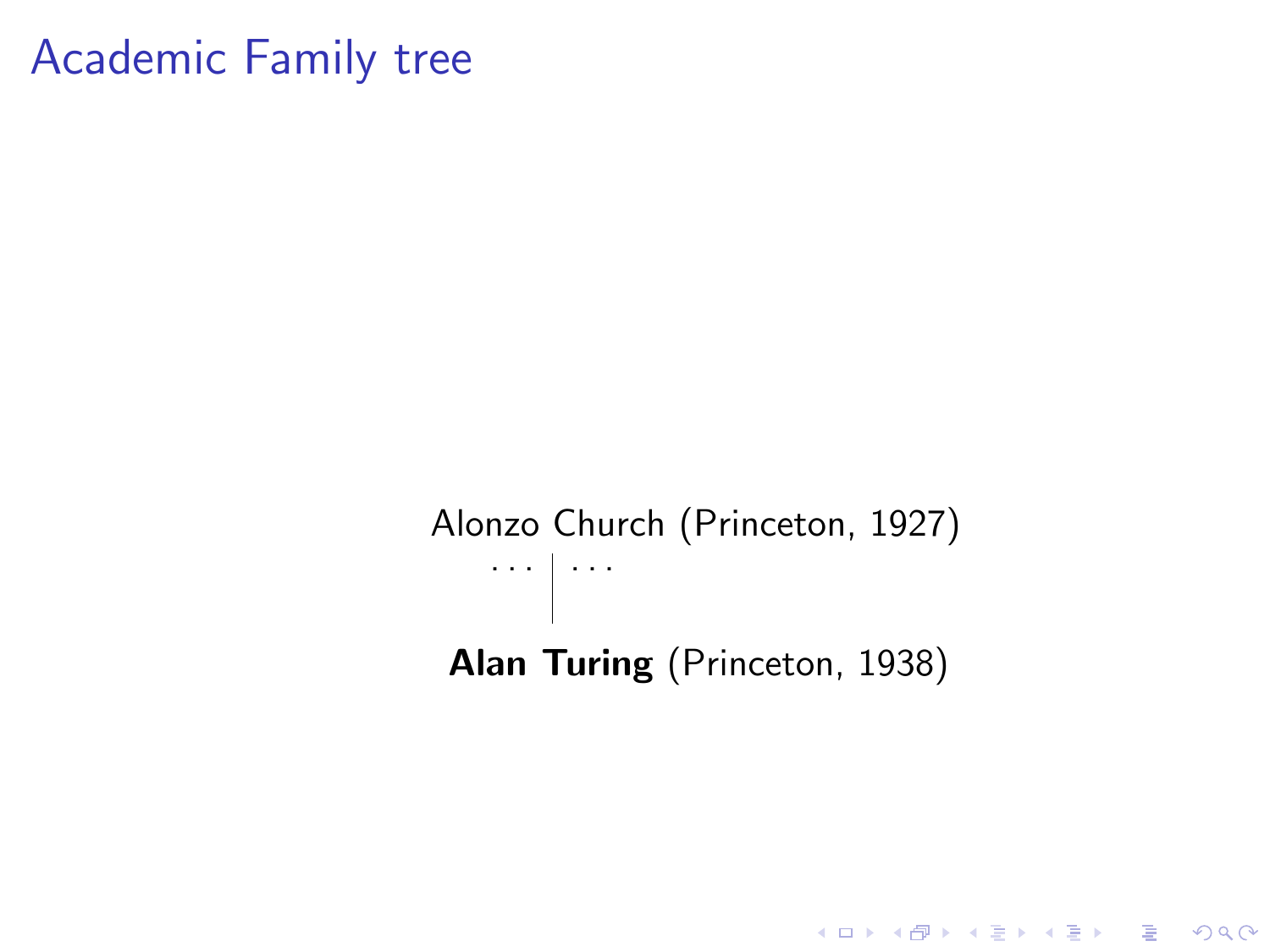Oswald Veblen (Chicago, 1903) . . . .  $\vert \cdots \vert$ Alonzo Church (Princeton, 1927)  $\cdots$   $\vert \cdots$ Alan Turing (Princeton, 1938)

K ロ ▶ K @ ▶ K 할 > K 할 > 1 할 > 1 이익어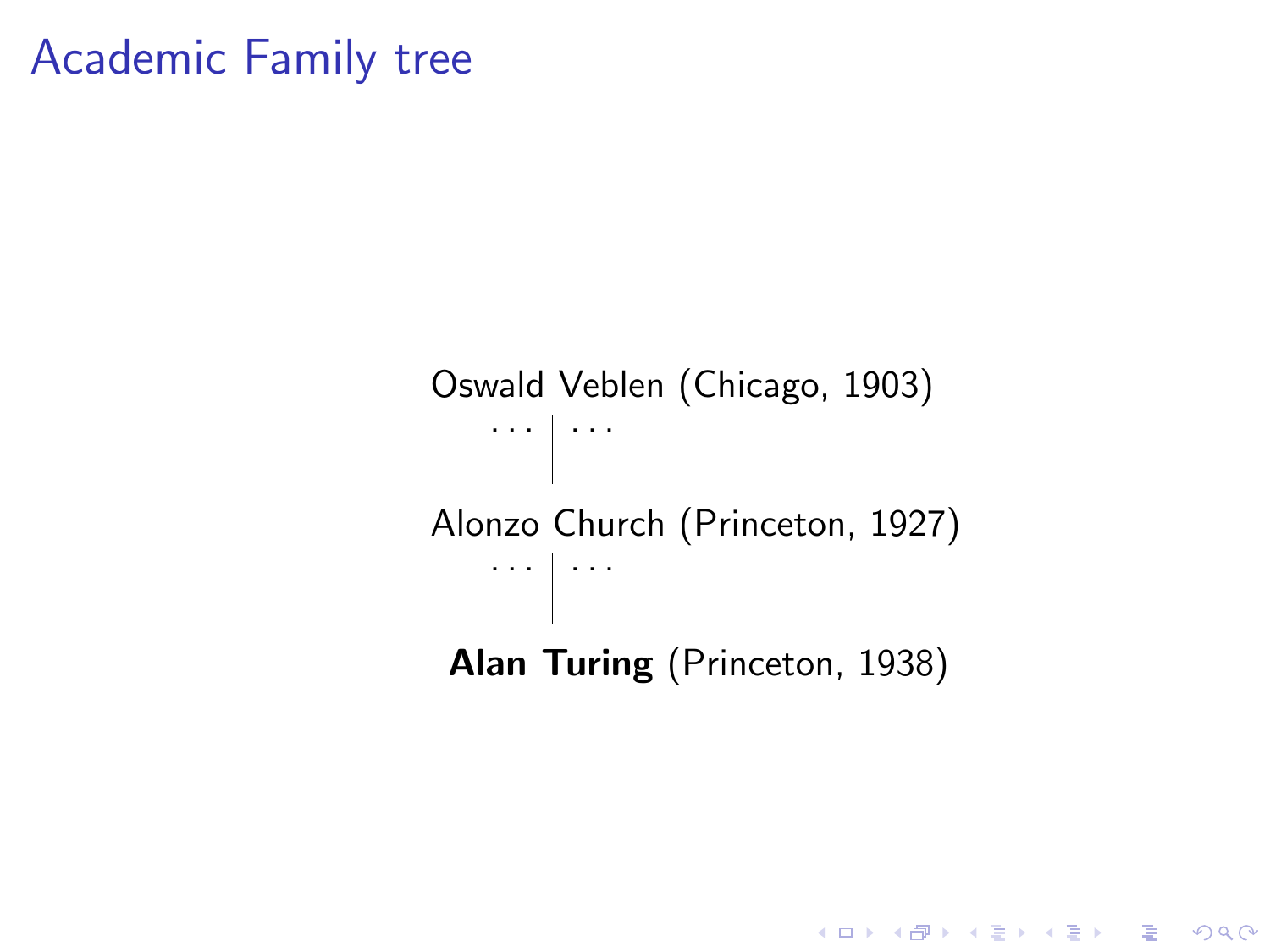```
E. H. Moore (Yale, 1885)
\cdots \cdotsOswald Veblen (Chicago, 1903)
\cdots \cdotsAlonzo Church (Princeton, 1927)
\cdots \cdotsAlan Turing (Princeton, 1938)
```
**KOD KARD KED KED E VOOR**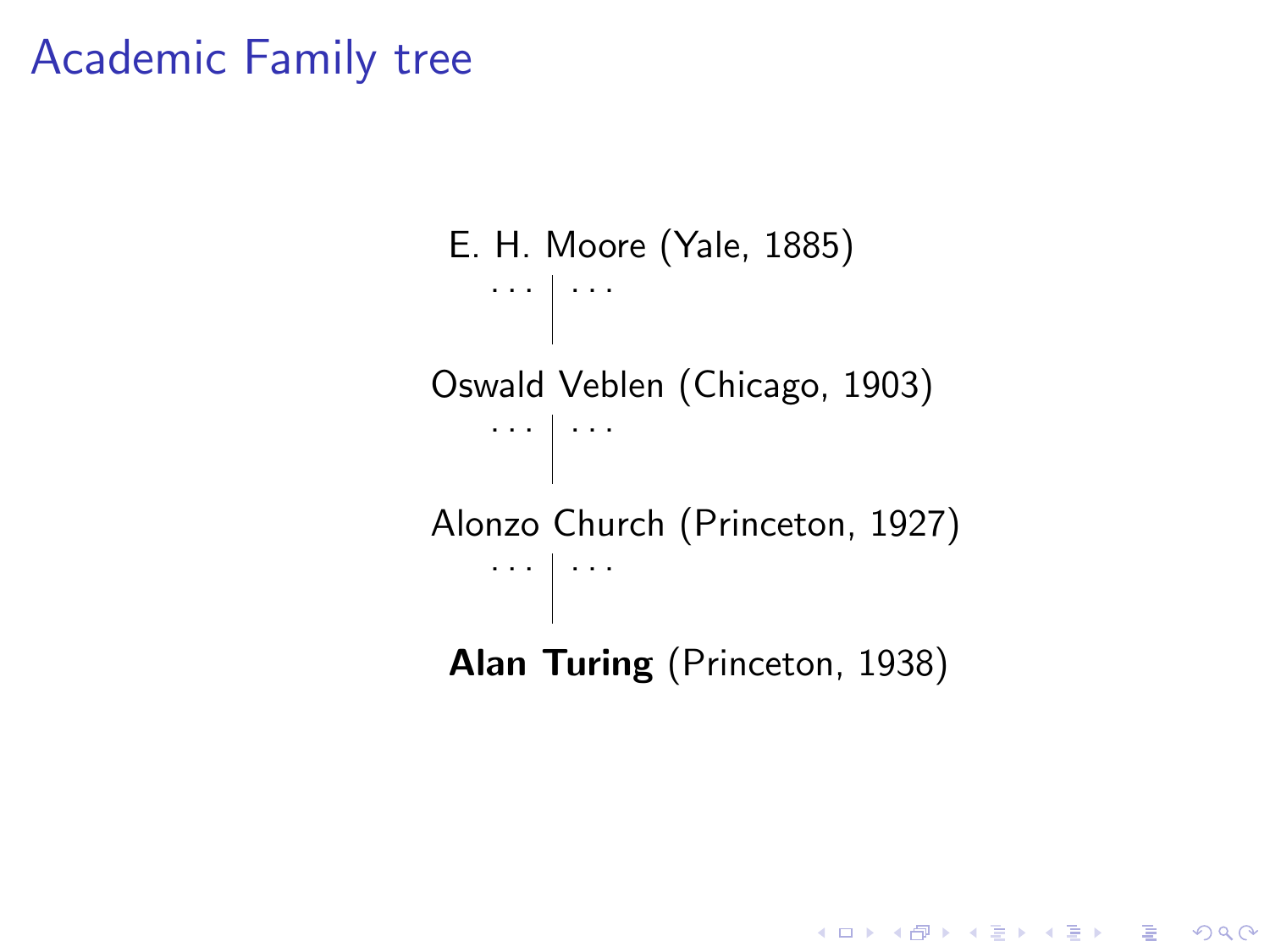```
Academic Family tree .
```
. ..., Bernoulli<sup>2</sup>, Euler, Lagrange, d'Alembert, Laplace, Poisson, ...<br>. . . E. H. Moore (Yale, 1885)  $\cdots$   $\cdots$ Oswald Veblen (Chicago, 1903)  $\mathbb{R}^n$  . . . Alonzo Church (Princeton, 1927)  $\cdots$   $\cdots$ Alan Turing (Princeton, 1938)

.

**KORK STRAIN A BAR SHOP**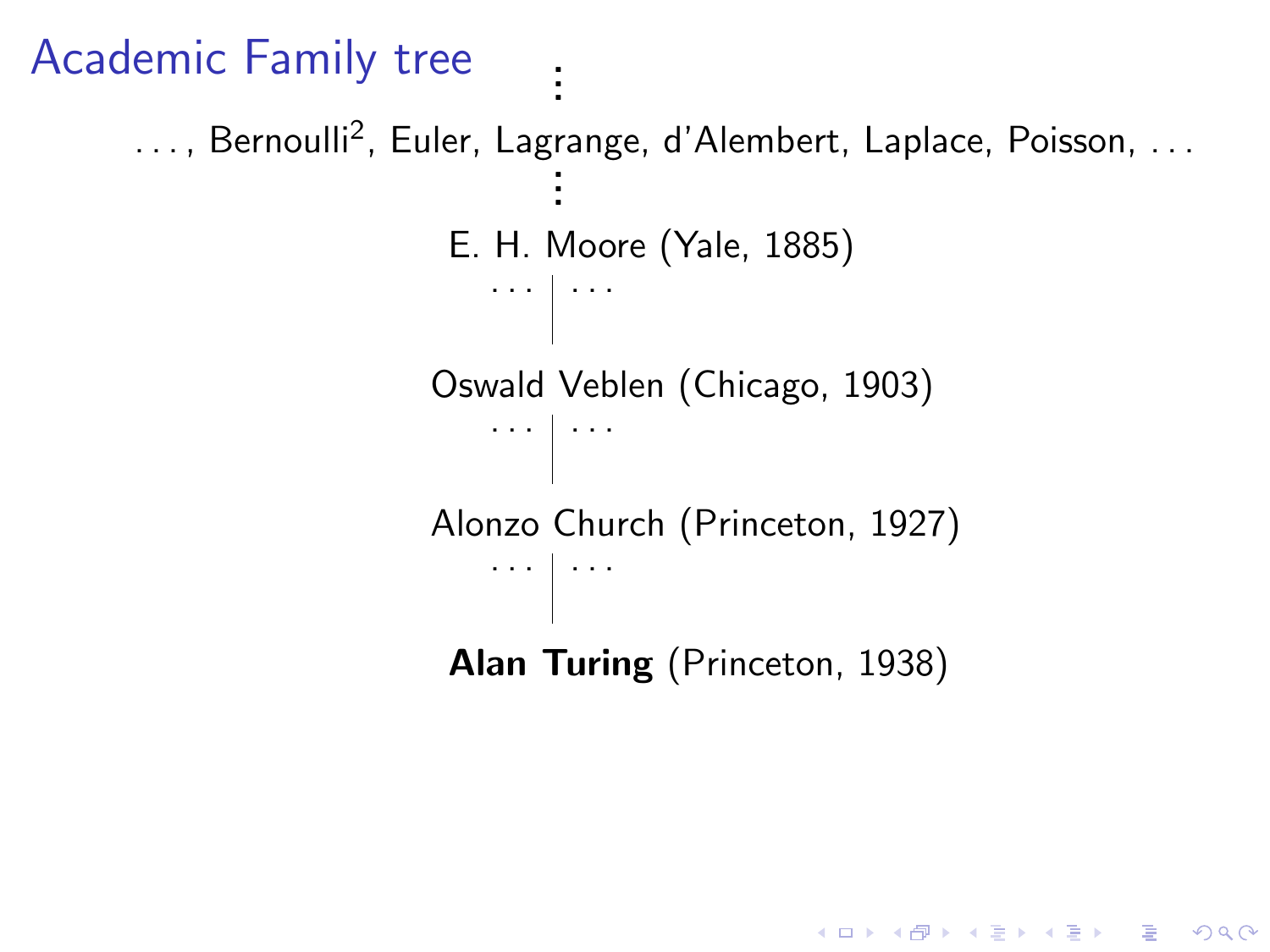```
Academic Family tree .
                                 .
                                 .
    ..., Bernoulli<sup>2</sup>, Euler, Lagrange, d'Alembert, Laplace, Poisson, ...<br>.
                                 .
                                 .
                         E. H. Moore (Yale, 1885)
                            \cdots \cdotsOswald Veblen (Chicago, 1903)
                            \mathbb{R}^n . . .
                        Alonzo Church (Princeton, 1927)
                            \cdots \cdotsAlan Turing (Princeton, 1938)
                       Robin O. Gandy (Cambridge, 1953)
```
**KOD KARD KED KED E VOOR**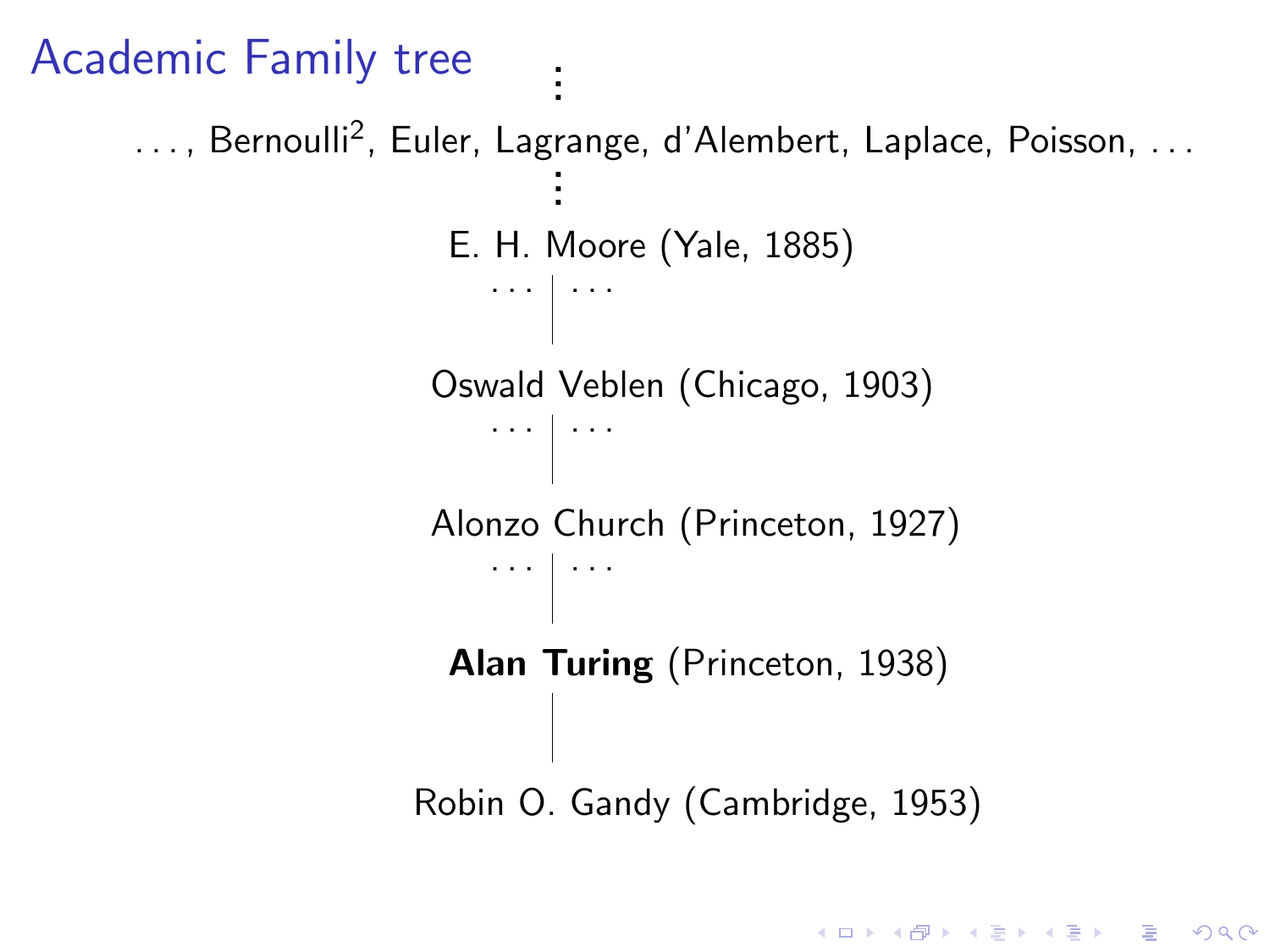```
Academic Family tree .
                                 .
                                 .
    ..., Bernoulli<sup>2</sup>, Euler, Lagrange, d'Alembert, Laplace, Poisson, ...<br>.
                                 .
                                 .
                         E. H. Moore (Yale, 1885)
                            \cdots \cdotsOswald Veblen (Chicago, 1903)
                            \cdots \cdotsAlonzo Church (Princeton, 1927)
                            \cdots \vert \cdotsAlan Turing (Princeton, 1938)
                       Robin O. Gandy (Cambridge, 1953)
                       ✏✏
                          ✟✟
                  ✏✏
                       \diagup/. .\searrow✏✏
                     ✟
                            ∕
                                      ╲
                                                   K ロ X K 個 X X 差 X X 差 X … 差
                                                                            2990
```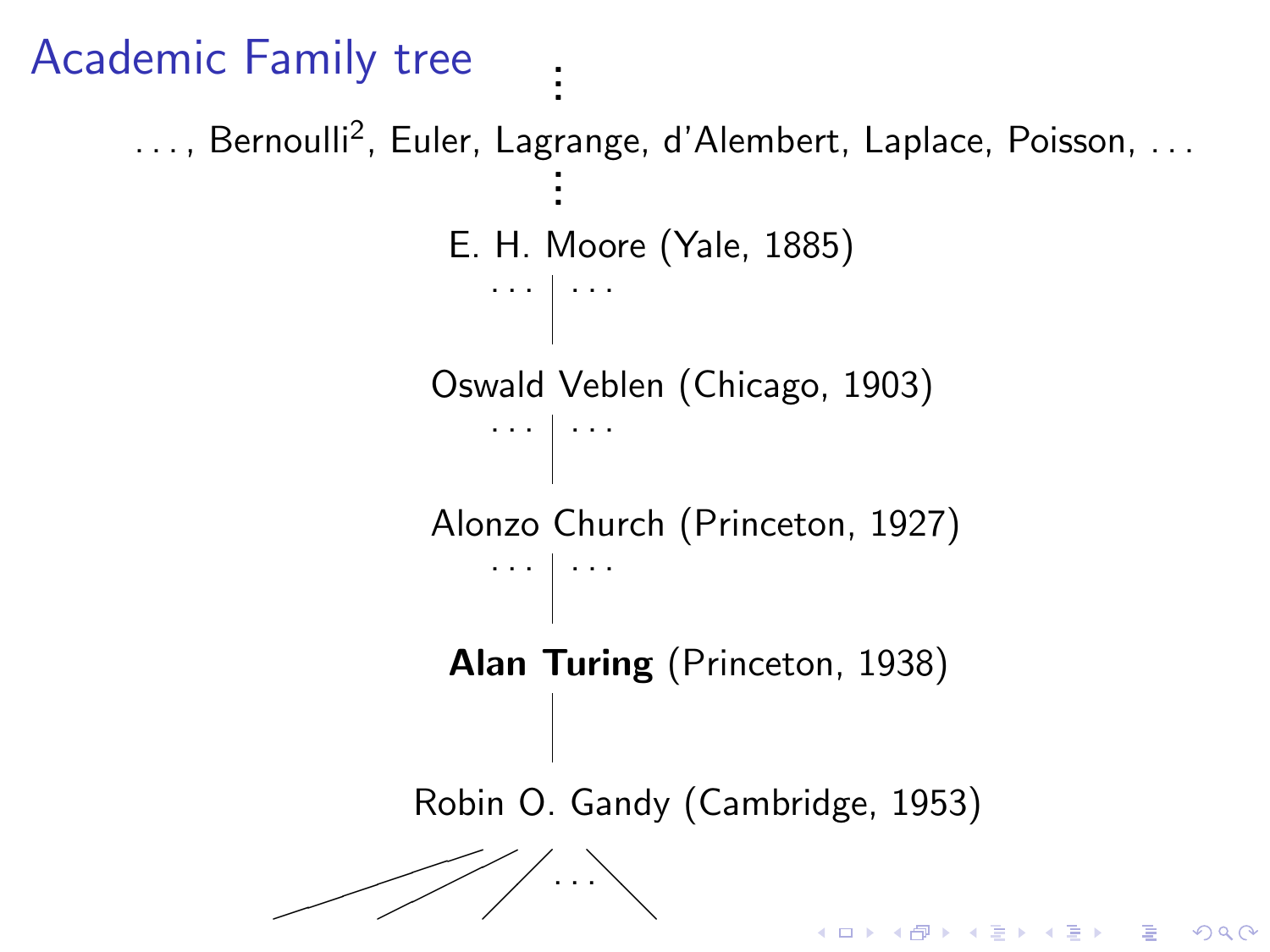## Alan Turing

- $\blacktriangleright$  unconventional; strange; untidy dresser
- $\blacktriangleright$  remote; difficult; fair-minded; honest; candid

K ロ ▶ K @ ▶ K 할 > K 할 > 1 할 > 1 이익어

- $\blacktriangleright$  in adulthood, diversity of friends
- $\blacktriangleright$  homosexual
- $\blacktriangleright$  marathon runner
- $\blacktriangleright$  played Chess, Go, ...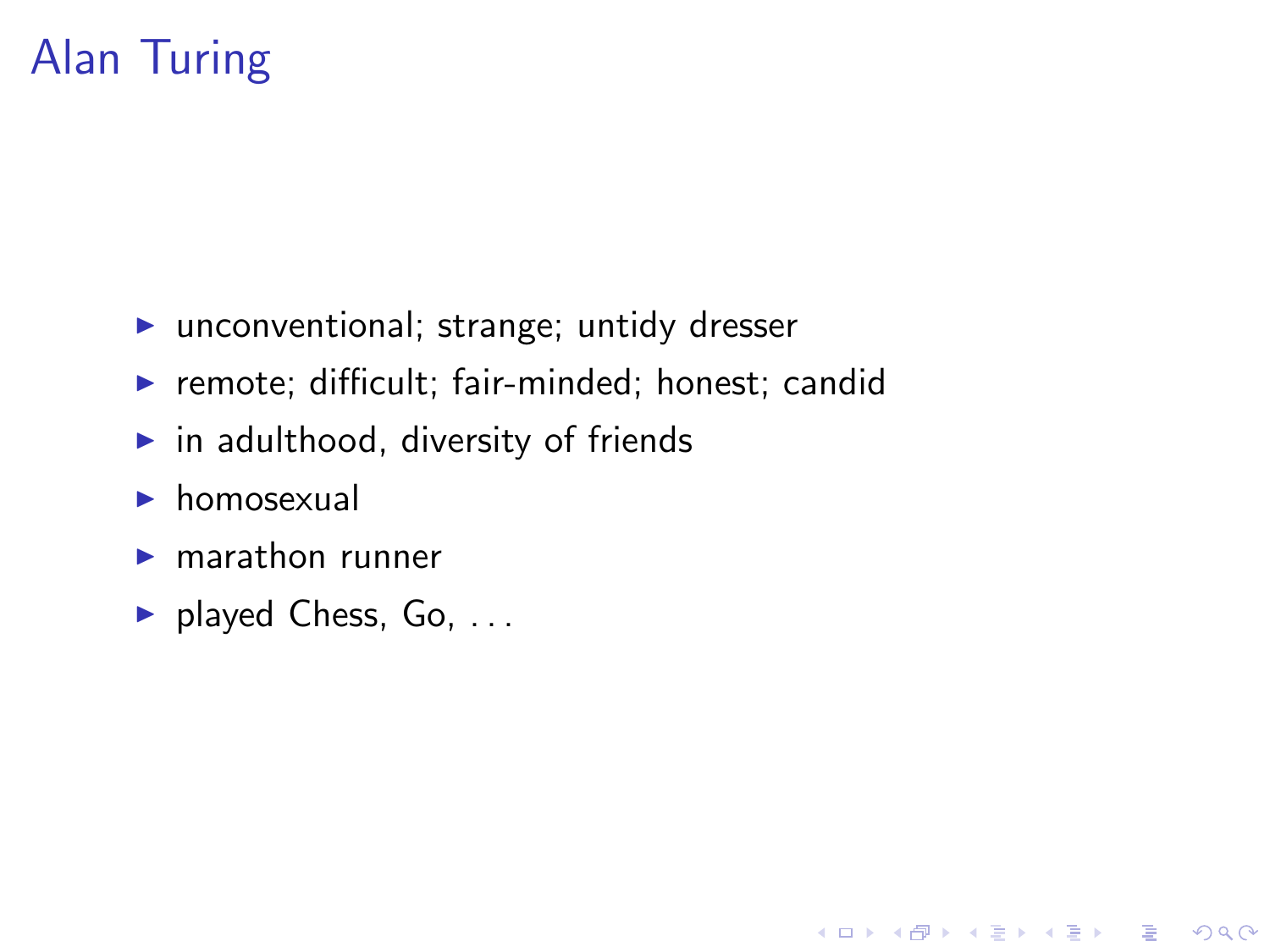

"Monopoly" board drawn by William Newman, son of Max Newman (Cambridge, Bletchley Park, Manchester, and mentor to Turing); William and Alan played on it in the early 1950s. http://www.bletchleypark.org.uk/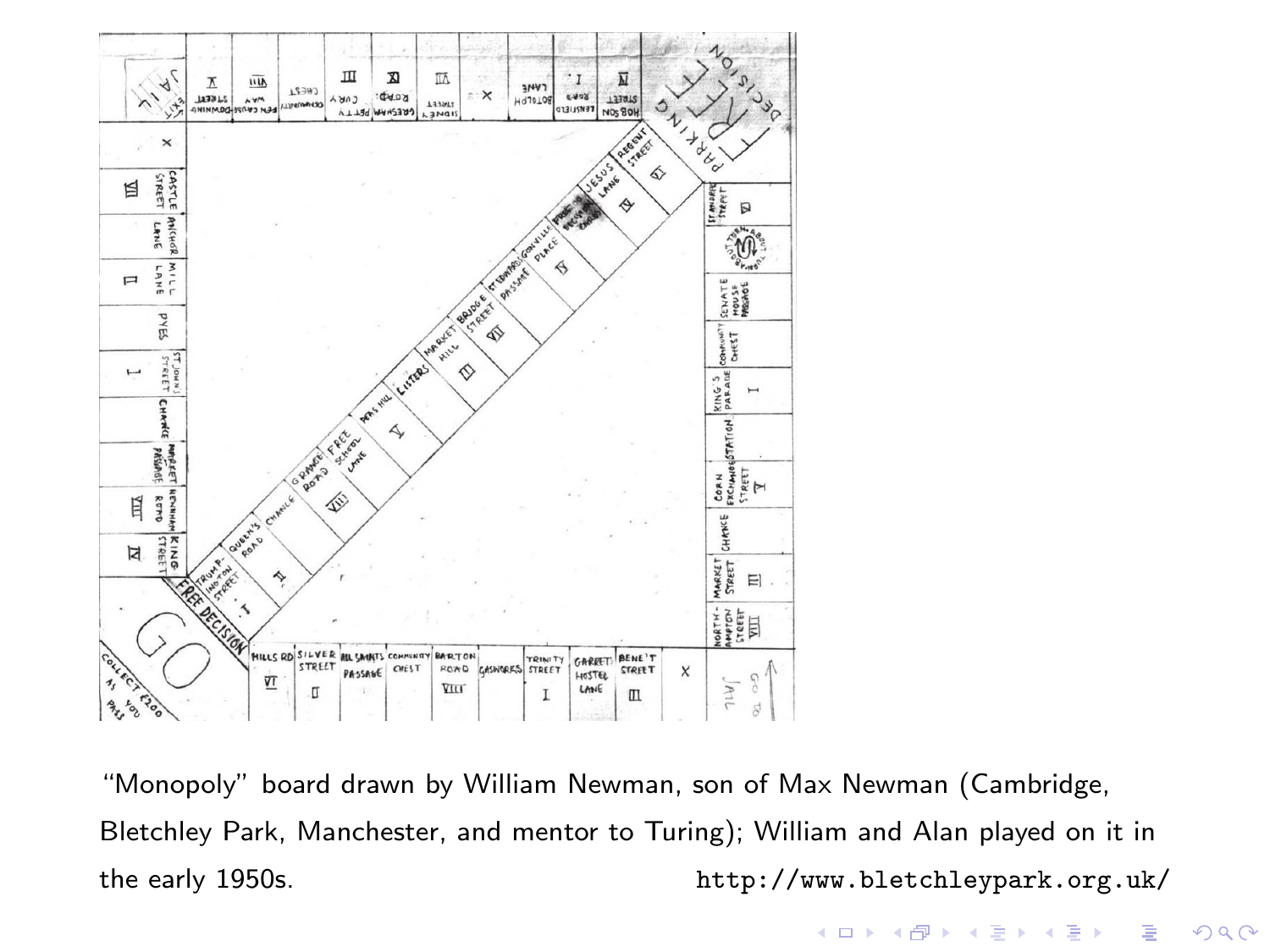

Alan Turing Monopoly Board, Bletchley Park. http://www.bletchleypark.org.uk/

イロト イ部 トイモト イモ

 $290$ 

Þ